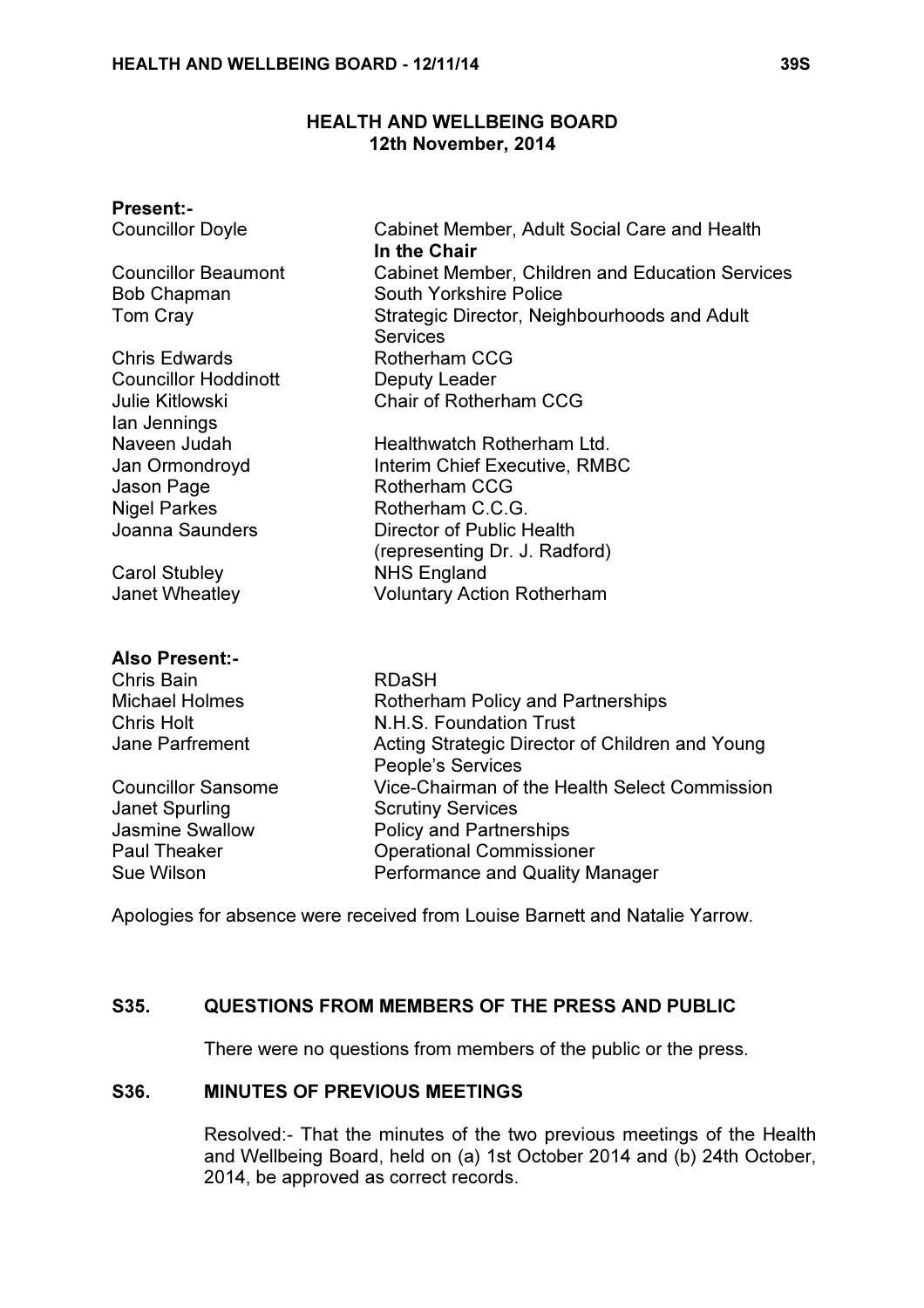With regards to Minute No. 28 (Vaccinations and Immunisations for Pregnant Women) of the meeting held on 1<sup>st</sup> October, 2014 it was noted that no specific action had as yet taken place, but an update on progress would be provided at the next meeting.

Reference was also made to Minute No. S33 (Response to the Jay Report) and an update was requested on the priorities and actions assigned to N.H.S. England given that the Health and Wellbeing Board was to monitor progress. The recommendations had also requested that discussions take place between the Chairs of the Health and Wellbeing and Local Safeguarding Children's Boards and for the Needs Assessment and Pathways document be distributed to all partners by email once this had been completed.

The Board heard that no further information was available with regards to the actions assigned to N.H.S. England, but that arrangements were in hand for a meeting between the Chairs of the Health and Wellbeing and Local Safeguarding Children's Boards and the Cabinet Member with regards to a way forward.

An update was also provided on the changes to Public Health leadership, reporting mechanisms and the role of the Child Sexual Exploitation Sub-Group and the remit of the Gold Group. Any issues that needed to be forwarded on should be via the Child Sexual Exploitation Sub-Group, which was a sub-group of the Local Safeguarding Children's Board.

# S37. COMMUNICATIONS

## (1) Better Care Fund Plan – Assurance Review

 Further to Minute No. S24 of the meeting of the Health and Wellbeing Board held on 1st October, 2014, the Board considered correspondence from the National Director (Commissioning Operations), NHS England, stating that the Better Care Fund plan had been assessed as part of the Nationally Consistent Assurance Review (NCAR). The letter stated that the Better Care Fund plan has been placed in the 'approved, subject to conditions' category.

 The Strategic Director of Neighbourhoods and Adult Services outlined the content of the letter drawing particular attention to the eight separate actions and the appointment of the Better Care Adviser, Nick Clarke, who would work on developing an action plan to detail how and by when the agreed actions would be addressed to meet the conditions. Many of the conditions would simply be met by the importing the detail onto the new template, which needed to be completed by the  $7<sup>th</sup>$  December, 2014 deadline.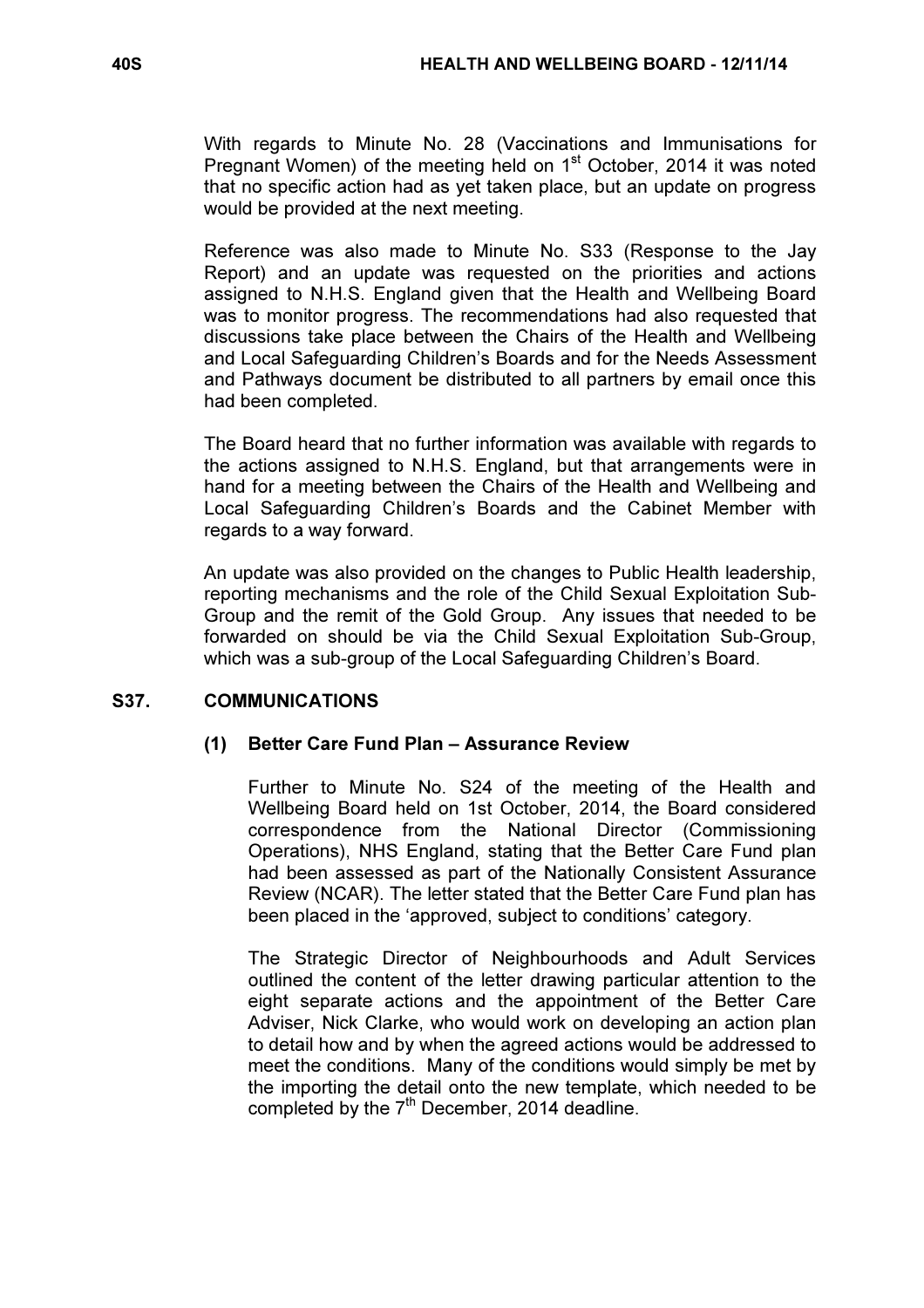It was also noted that the Section 256 Transfer Document had not been included as part of the documentation, but that it be noted that the use of the Better Care Fund was in accordance with the Section 256 Transfer Document.

#### (2) Health and Wellbeing Website

 Michael Holmes and Jasmine Swallow demonstrated the accessibility tabs on the new Health and Wellbeing Website, which would be subject to partnership branding.

 This also coincided with the launch of the new online survey on the 29th October, 2014 which had had 102 responses initially. Feedback to date had been positive and had been extended to external and internal organisations and partners.

 Discussion ensued on the various links to the partner websites and how the website would be managed through the workstream group.

#### (3) Health and Wellbeing Board Minutes and Meetings

The Chairman was in receipt of some correspondence from a member of the public who had raised concern about the use of acronyms in some of the reports being presented. To alleviate this problem it was suggested that all reports have the full description with the acronym in brackets.

It was also suggested that some consideration be given to a bullet point list summary of reports for members of the public rather than them having to sieve through the large number of pages on the agenda.

This needed to be explored further on the feasibility of such a suggestion and whether it was something that could be accommodated within the resources available.

In addition, the member of the public referred to an incident involving the Foundation Trust, where an unregistered locum doctor was employed at the hospital via an agency.

The Chief Officer for the C.C.G. Office provided an overview of the incident, the reasons how it came about and the outcome, which had led to an improved agency framework that provided the relevant assurances that such an incident would not occur again in the future. It was stressed, however, that during the course of the two day locum period there were no concerns for members of the public.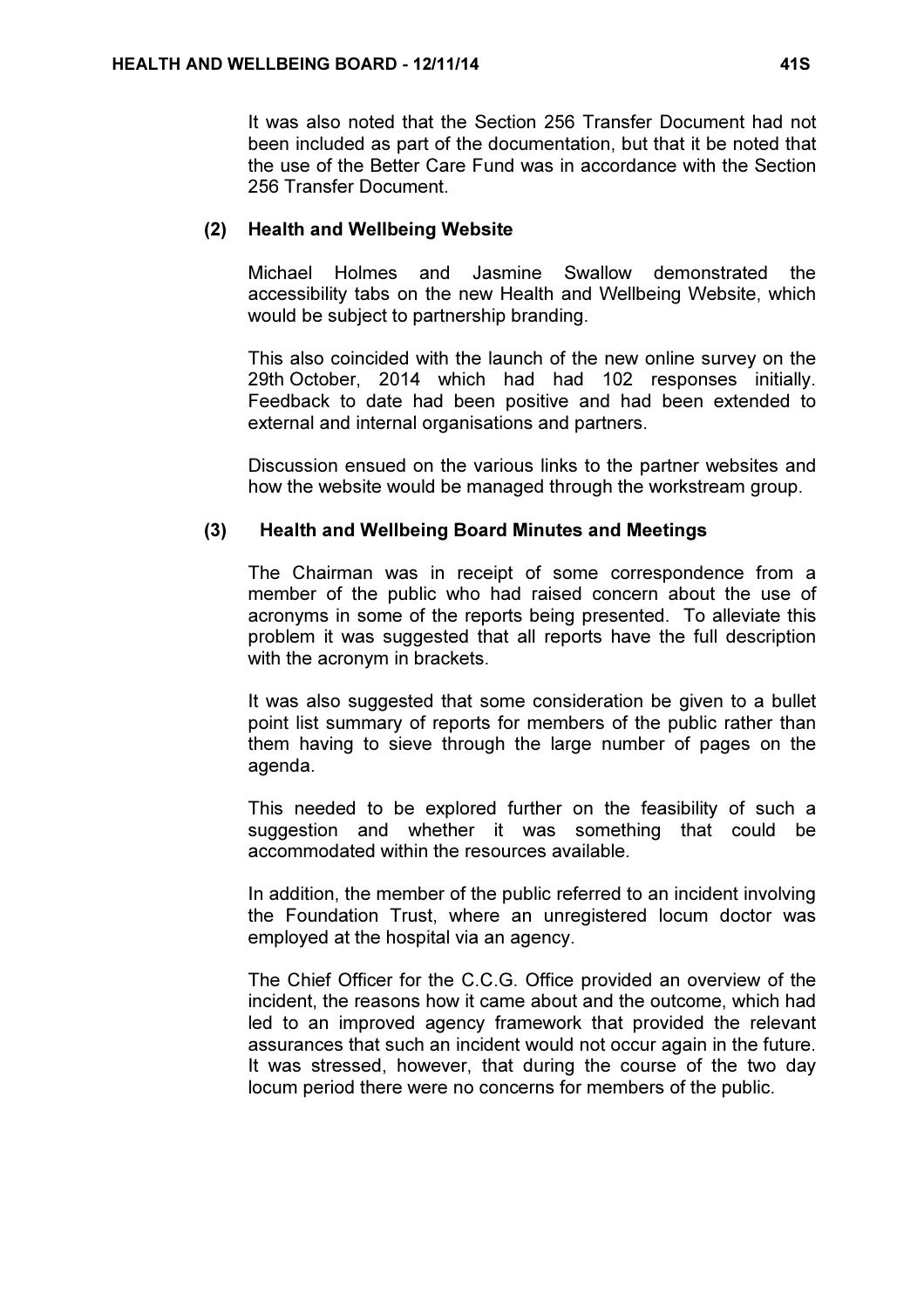# (4) Budget Consultation Process

The Deputy Leader provided an overview of the budget consultation process open to members of the public until 31<sup>st</sup> December, 2014, on three priority areas:-

- Protecting our most vulnerable children and adults.
- Getting back into work and making work pay.
- Making our streets cleaner and better.

The challenge facing the Council was for savings of £23 million next year and £50 million over the next three years.

This was a similar situation being faced across the public sector and formed part of the efficiency programmes around the Health and Wellbeing Board priority outcomes.

# S38. JOINT PROTOCOL BETWEEN HWBB /HEALTH SELECT COMMISSION/HEALTHWATCH

 Consideration was given to the report detailing the Joint Protocol between Health and Wellbeing Board/Health Select Commission/Healthwatch, which would ensure that the bodies develop a constructive and productive working relationship with one another. Each body had an independent role and a shared aim to reduce health inequalities and improve health and wellbeing outcomes. The roles were distinctive, but complementary and must add value to each other's work, and avoid duplication. This joint protocol detailed the distinctive roles of each body, and presented examples of working together and reporting arrangements.

The protocol had been considered by each of the respective bodies and was presented to the Health and Wellbeing Board for formal sign up.

It was suggested that slight amendments be made to the document by way of inclusion in the Health and Wellbeing Board box on the diagram, expanding on the role of commissioning and also revisions to the Chairs of the relevant bodies. If the Board were in agreement with these amendments then these would be included and the document signed off.

Resolved:- That the document be revised with the suggestions made above and for this then to be signed appropriately by the Chairmen concerned.

# S39. DISABLED CHILDREN'S CHARTER

 Consideration was given to the report which presented the Disabled Children's Charter for Health and Wellbeing Boards and requested that partner organisations sign up to this.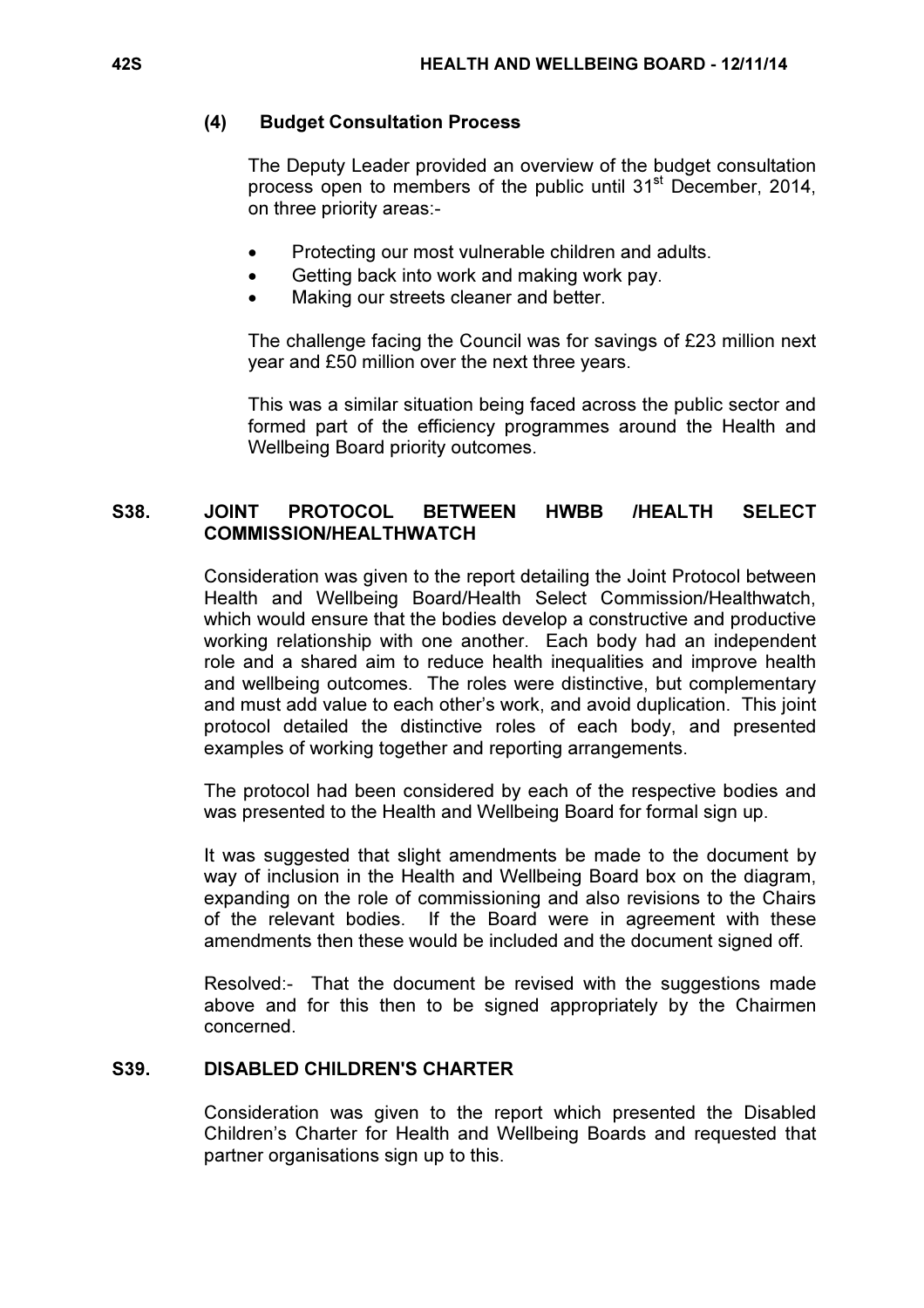The Board considered the merits of signing up to various different charters and their individual stand from their individual organisations.

The Board discussed at length a uniformed approach to accepting Charters in principle, but agreed not to sign up to individual Charters as a Board. The principles set out in the Charters would be considered and it was this approach that should be taken forward.

Resolved:- That the principles of the Disabled Children's Charter be accepted.

(2) That the Board consider the principles within all Charters submitted to it only and no individual Charter be signed up to going forward.

# S40. EMOTIONAL HEALTH AND WELLBEING STRATEGY

 Consideration was given to a report presented by Nigel Parkes, Rotherham Clinical Commissioning Group, and Paul Theaker, Operational Commissioner, which detailed the draft Emotional Wellbeing and Mental Health Strategy 2014-19 which had been developed to support Local Authority, Health Commissioners and service providers to improve the emotional health and wellbeing of children and young people in Rotherham.

The final draft of the Strategy and associated action plan had been widely consulted upon. This had been approved through both the Rotherham MBC and Rotherham Clinical Commissioning Group (RCCG) governance processes and was attached to the report and detailed the key recommendations and actions to be taken forward.

The strategy included sections on the scope of the strategy, the needs of children and young people, services in Rotherham, investment, challenges and risks and recommendations.

The strategy was widely consulted on with a wide range of stakeholders in June and July 2014, including RMBC Children and Young People Services, schools, colleges, NHS providers and VCS providers. There have also been specific consultation sessions with parents/carers and with the Youth Cabinet.

The responses from consultation have been evaluated and the draft Emotional Wellbeing and Mental Health Strategy was substantially amended to take into account the comments that have been made. In addition, the Rotherham Health Watch report on Child and Adolescent Mental Health Services (CAMHs) was reviewed to ensure that the key findings were addressed within the strategy.

The Rotherham Clinical Commissioning Group commissioned Attain, an independent sector consultancy organisation, to review CAMHs and their report was considered by the Clinical Commissioning Group. The Attain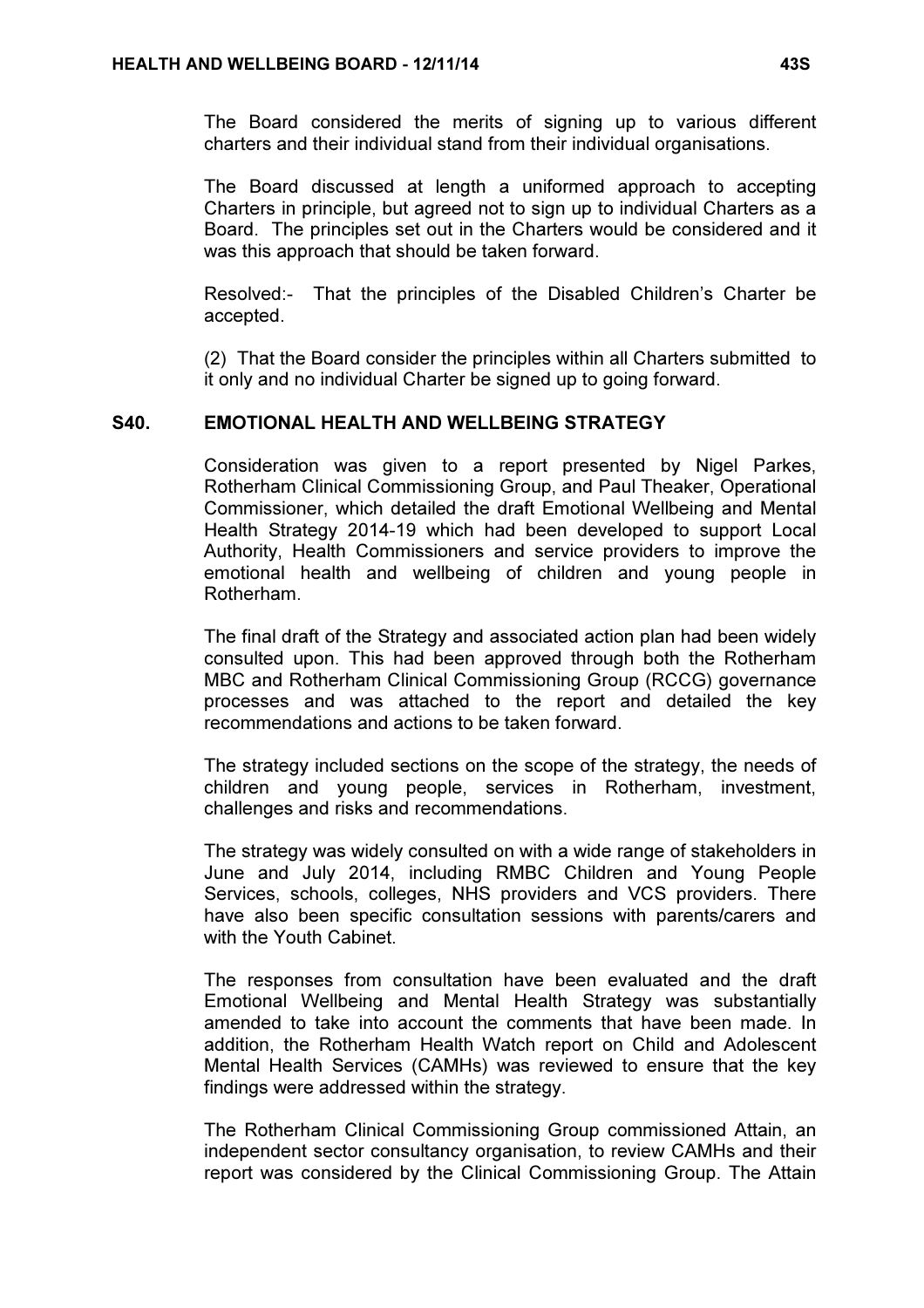recommendations that the Clinical Commissioning Group agreed to take forward have been included within the Strategy.

The key recommendations outlined within the Strategy were as follows:-

Recommendation 1 - Ensure that services are developed which benefit from input by young people and parents/carers.

Recommendation 2 - Develop multi-agency care pathways which move service users appropriately through services towards recovery

Recommendation 3 - Develop family focussed services which are easily accessible and delivered in appropriate locations.

Recommendation 4 - Ensure that the services being delivered are effective, appropriate and represent the best value for money for the people of Rotherham.

Recommendation 5 - Ensure that the services being provided are delivered at the appropriate time as required and not restricted to normal operating hours.

Recommendation 6 - Ensure that services across all tiers of provision are delivered by appropriately trained staff and that training and support is provided to Universal/Tier 1 services to ensure that patients do not unnecessarily move to higher tiers of provision.

Recommendation 7 - Ensure well planned and supported transition from child and adolescent mental health services to adult services.

Recommendation 8 - Explore the option of a multi-agency single point of access to mental health services for children and young people to ensure that appropriate referral pathways are followed.

Recommendation 9 - Ensure that services are better able to demonstrate improved outcomes for children and young people accessing mental health services.

Recommendation 10 - Promote the prevention of mental ill-health.

Recommendation 11 - Reduce the stigma of mental illness.

Recommendation 12 - Ensure that patients do not face inappropriate delays in accessing services, across all tiers, for assessment and treatment which adversely affect their recovery.

It should be noted that as the governance process progresses for final approval of the Strategy, the key recommendations and actions were already being acted upon. The development of multi-agency care pathways was a priority piece of work and would address a number of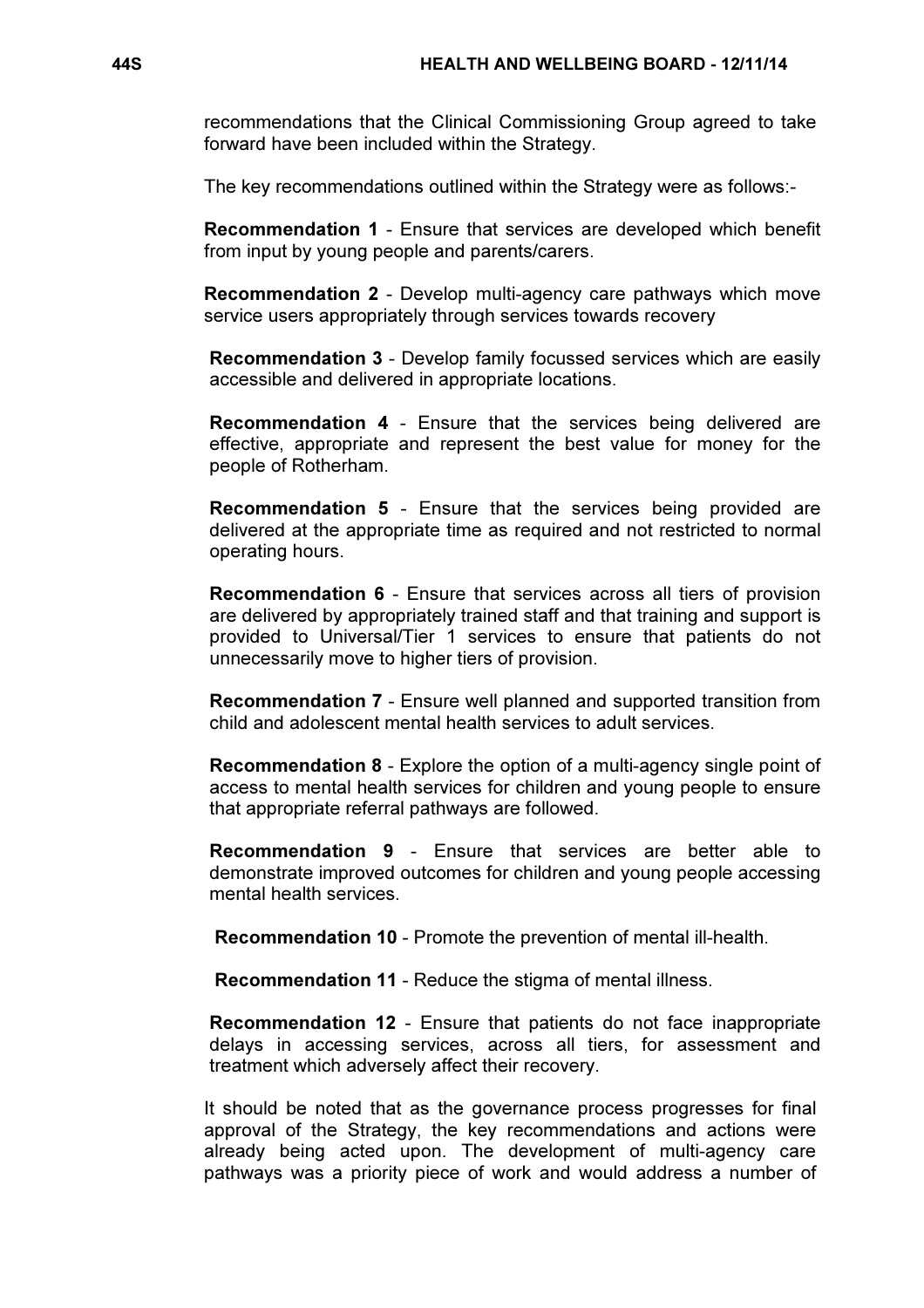issues in relation to thresholds/access to services and pathways such as post diagnosis ASD. A workshop with stakeholders had been held and was informing the work of small time-limited working groups that have been established for each multi-agency pathway.

The Strategy had been approved by the Cabinet Member for Children and Education Services and by the Rotherham Clinical Commissioning Group Operational Executive and was to be submitted to the Health and Wellbeing Board for final joint Council/ Rotherham Clinical Commissioning Group approval.

The Board appreciated the positive approach to the development of this Strategy and its links to the Mental Health Strategy and suggested that it be reviewed in March, 2015.

It was also suggested that as the Strategy began to evolve the baseline information and detailed outcomes be included so the direction of travel could be measured and closely monitored. Waiting times were key and it was uncertain if the Strategy actually addressed this, what action was being taken to reduce waiting times and what were the aspirational targets.

The Board were informed that G.P. surveys had been undertaken which supported the development of the Strategy to assist with measuring waiting time for appointments and G.P. experiences, which had seen a reduction in waiting time down to eight weeks from fourteen/fifteen weeks and significant improvements in referrals for assessment from March, 2015. This would continue to be reviewed on a six month basis. In addition, the Recovery College was an alternative to the Child and Adolescent Mental Health Service.

The Rotherham, Doncaster and South Humber NHS Foundation Trust confirmed that a whole system approach had been adopted to develop capacity and meet demand. A great deal of work had been undertaken with more to do to move forward and consider how best to use resources to meet the needs across all the tiers of support.

The impact measures contained with the report would take time to monitor and were seen as activities. It was unrealistic at this stage to identify outcomes, but this would become more evident moving forward and would then give the assurances that the service was improving.

Resolved:- That the final draft of the Emotional Wellbeing and Mental Health Strategy 2014-19 be approved.

## S41. SERVICE CO-PRODUCTION IN ROTHERHAM

 Consideration was given to a report presented by Sue Wilson, Performance and Quality Manager, which detailed how the Expectations and Aspirations work stream of the Health and Wellbeing Strategy had a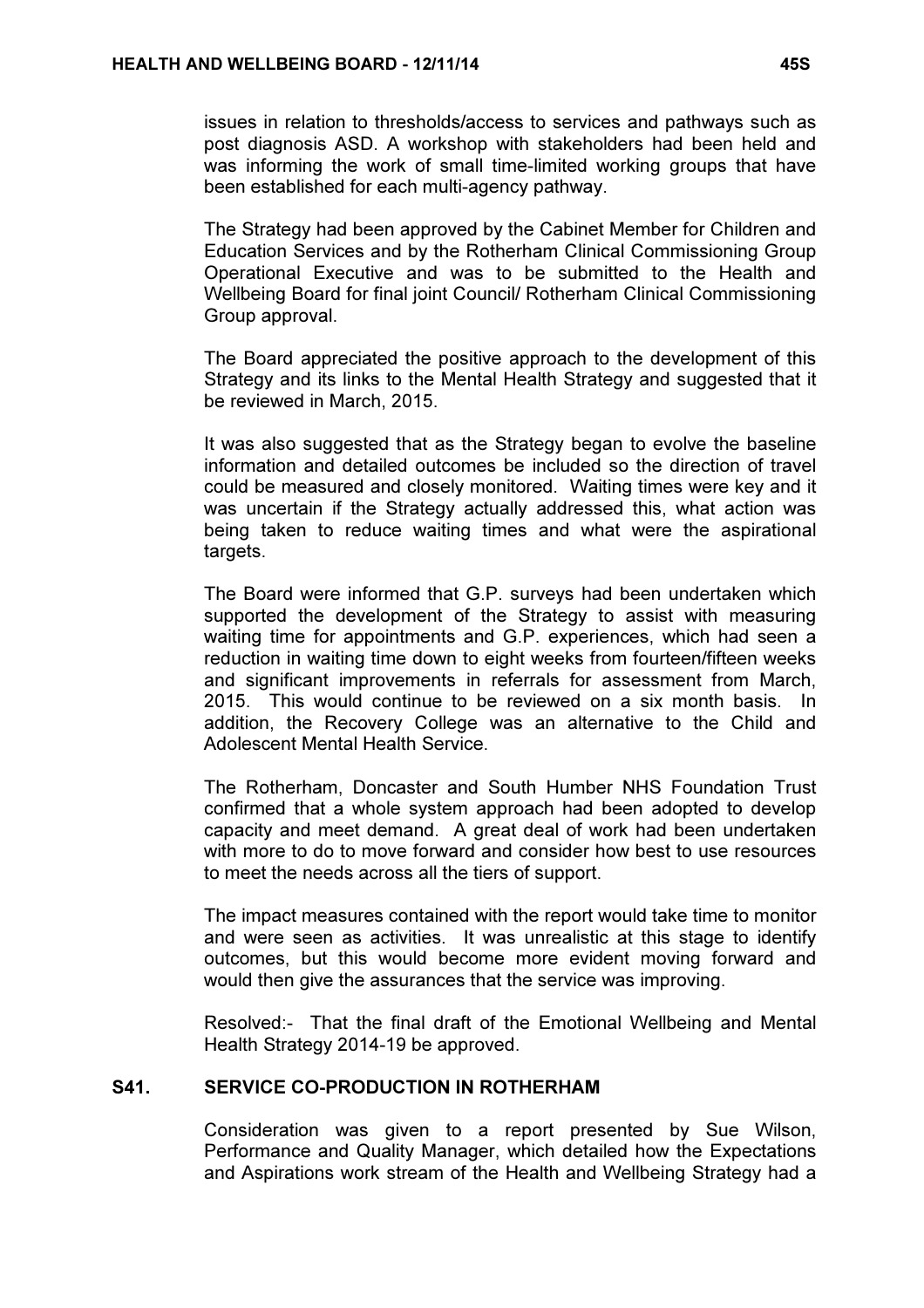priority in its action plan around co-production of services. This was fully endorsed by the Board's member organisations.

The consultation report, as submitted, provided information around definitions of co-production, examples of where this was already in place in Rotherham and the suggested approach to move this forward across all organisations.

A key action which underpinned this work was:-

"We will co-produce with Rotherham people the way services are delivered to communities facing challenging conditions."

Co-production was about delivering public services in different ways and developing relationships with service users that were equal between professionals delivering these services and those customers and carers in receipt of them.

Co-production was not just about consulting with citizens and "user voice" initiatives, it was much more than this. It was a two stage approach that would take time to develop. It was, therefore, suggested that this be considered on an annual basis to see which areas would lend themselves to be co-produced.

The proposal was for organisations to consider and decide which services would be suitable for co-production and begin to move to this as a concept of working. It was clear, however, that that there were some services which would never be suitable to be co-produced.

On this basis it was suggested that organisations cascade the information internally, which could be reported back to the workstream on the 5<sup>th</sup> December, 2014 with an opportunity for the Health and Wellbeing Board to look at this in more detail in a workshop style setting.

There were already some good examples of where co-production was working in Rotherham such as Lifeline, Speak Up and the Rotherham Charter for Parent and Child Voice.

In considering the principle of co-production, some of the partners expressed some concern with the work that they were undertaking and the lobbying for equal access. It was envisaged that there could be some duplication of work and asked for reassurances around case management and the benefits to the people of Rotherham.

Partners were advised that they were being asked to explore any opportunities that may lend themselves to this method of working and it was only for partners to indicate the areas which they thought were right and could add value and which may fit together for a different way of working and for this to include the voluntary and community sector.